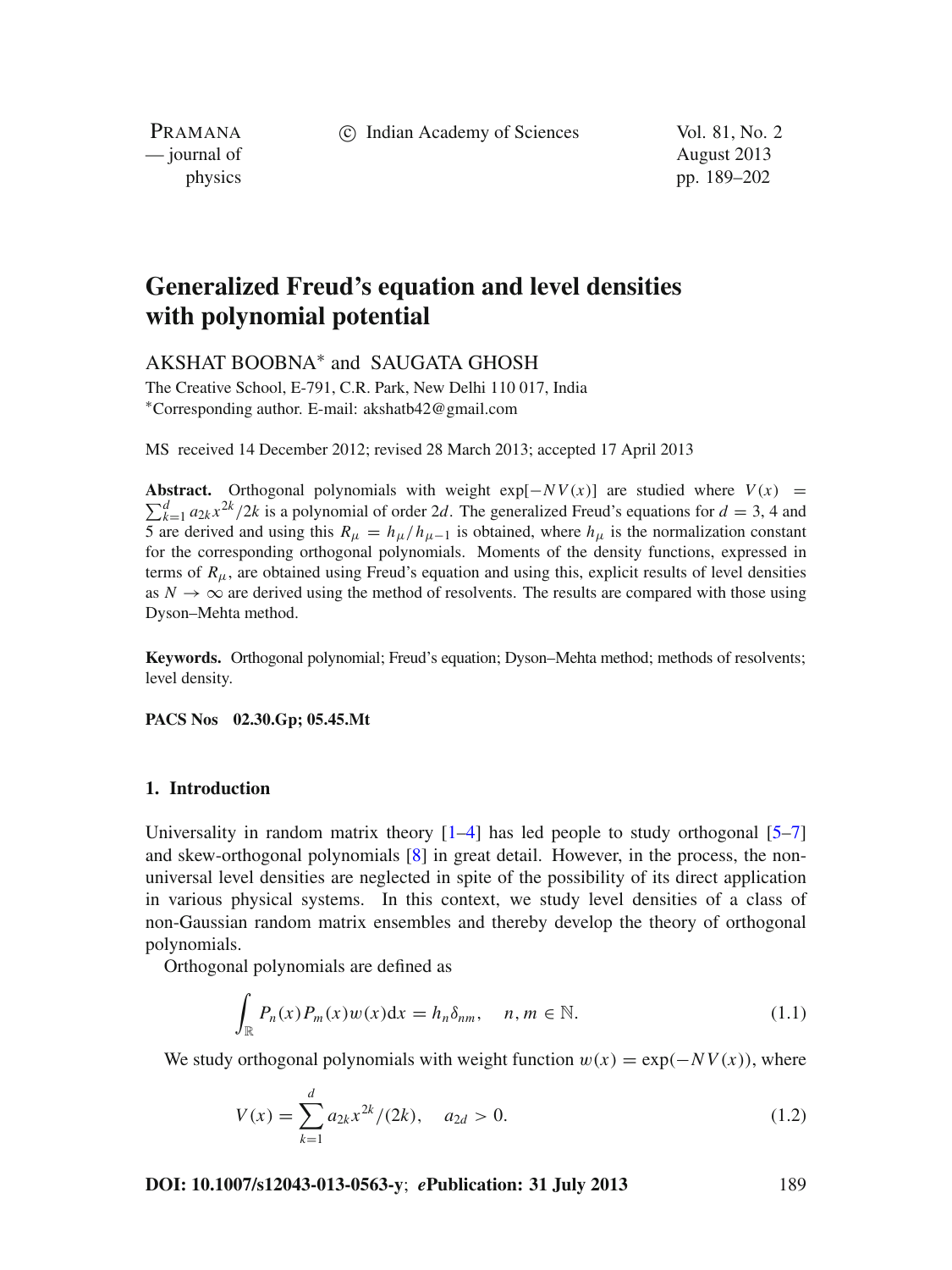Here, we make a numerical analysis of orthogonal polynomials corresponding to  $d = 3$ . 4 and 5. We derive the corresponding Freud's equation and calculate  $R_\mu = h_\mu / h_{\mu-1}$ . We observe interesting patterns in the behaviour of  $R_\mu$ .

Once we have an understanding of  $R_{\mu}$ , we use these results to obtain level densities of non-Gaussian ensembles of random matrices. We know that variation of the first *n* eigenvalues of a random matrix can be studied by the *n*-point correlation function,  $R_n^{(\beta)}(x_1, ..., x_n)$  which is defined by

$$
R_n^{(\beta)}(x_1, ..., x_n) = \frac{N!}{(N-n)!} \int_{\mathbb{R}^{N-n}} dx_{n+1} ... dx_N P_{\beta, N}(x_1, ..., x_N),
$$
 (1.3)

where  $\beta = 1, 2, 4$  correspond to ensembles of random matrices invariant under orthogonal, unitary and symplectic transformations. This allows us to find the probability density of the *n* eigenvalues at  $x_1, ..., x_n$ , irrespective of the eigenvalues at  $x_{n+1}, ..., x_N$ . From here, using the Mehta–Dyson formula, we can calculate the level density,  $R_1^{(\beta)}(x)$ , which, for  $\beta = 2$  can be written as [\[9](#page-13-5)[–12](#page-13-6)]

<span id="page-1-3"></span>
$$
R_1^{(2)}(x) = \sum_{\mu=0}^{N-1} (h_{\mu})^{-1} [P_{\mu}(x)]^2 e^{-NV(x)}.
$$
 (1.4)

To calculate  $R_1^{(2)}(x)$  as  $N \to \infty$ , the standard method is to use the Christoffel–Darboux formula and the asymptotic results of orthogonal polynomials. The latter is not always available for general polynomial potential in spite of some serious contributions from Nevai [\[13\]](#page-13-7). However, more rigorous results have been obtained recently by several authors [\[6](#page-13-8)[,14](#page-13-9)[–17\]](#page-13-10) on the asymptotics of orthogonal polynomials with  $V(x) = x^{2d}$  using the Riemann–Hilbert technique.

In this paper, we use the method of resolvent to obtain the level densities as  $N \to \infty$ . This needs an understanding of moments  $M_k$  defined as

<span id="page-1-2"></span>
$$
M_k = \int_{\mathbb{R}} x^k R_1^{(2)}(x) \mathrm{d}x, \quad k \in \mathbb{N}.
$$
 (1.5)

This is derived using the values of  $R_\mu$  using generalized Freud's equation, which we derive independently. Using this, we obtain the corresponding level densities. This gives us a good understanding of the origin of multiple band formation in the level densities in polynomial potential.

Finally, we compare these results with that obtained numerically from the Dyson– Mehta method which is cumbersome and has its limitations for even reasonable values of *N*.

The paper is organized as follows: In [§2,](#page-1-0) we study the  $d = 3$  case and observe the behaviour of  $R_\mu$  for different values of  $a_k$ . Sections [3](#page-8-0) and [4](#page-9-0) deal with  $d = 4$  and  $d = 5$ results. Section [5](#page-11-0) contains our concluding remarks.

# <span id="page-1-0"></span>**2.**  $d = 3$  Case

## 2.1 *Freud's equation*

Orthogonal monic polynomials with even weights satisfy a recursion relation [\[5\]](#page-13-2)

<span id="page-1-1"></span>
$$
xP_{\mu} = P_{\mu+1} + R_{\mu}P_{\mu-1}, \quad \mu \in \mathbb{N},
$$
\n(2.1)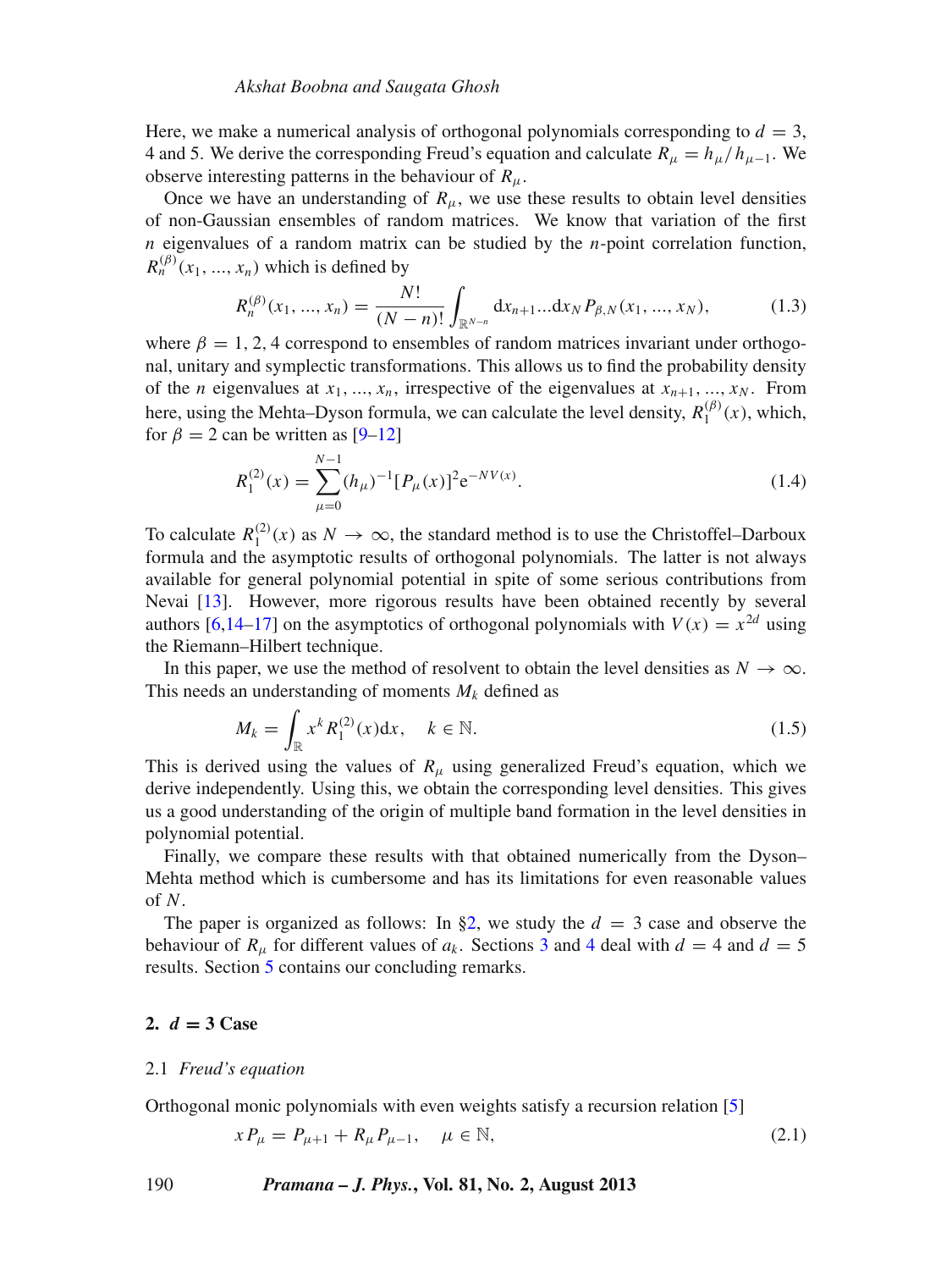# *Generalized Freud's equation and le*v*el densities*

where  $R_{\mu} = h_{\mu}/h_{\mu-1}$ , for  $\mu \ge 1$  and  $R_0 = 0$ .

A major development in the study of quartic weight  $(d = 2$  in eq. [\(1.2\)](#page-0-0)) polynomials [\[18](#page-13-11)[–20](#page-13-12)] was the following recursive equation in  $R_\mu$  due to [\[21](#page-13-13)]:

$$
\mu + 1 = NR_{\mu+1}[a_4(R_{\mu+2} + R_{\mu+1} + R_{\mu}) + a_2].
$$
\n(2.2)

Now, we derive a similar Freud's equation for sextic potential, i.e.  $d = 3$  in eq. [\(1.2\)](#page-0-0). We use the identity

$$
\int dx [P_{\mu+1}(x)P_{\mu}(x)e^{-NV(x)}]' = 0.
$$
\n(2.3)

Using  $P_{\mu}(x) = x^{\mu} + \cdots$  and the orthonormality condition [\(1.1\)](#page-0-1), we get

$$
\int [e^{-NV(x)}][P'_{\mu+1}(x)P_{\mu}(x) + P_{\mu+1}(x)P'_{\mu}]dx + \int N[a_6x^5 + a_4x^3 + a_2x]P_{\mu+1}(x)P_{\mu}(x)e^{-NV(x)}]dx = 0.
$$

This gives us

$$
(\mu + 1)h_{\mu} = \int Na_6x^5 P_{\mu+1}(x)P_{\mu}(x)e^{-NV(x)}dx
$$

$$
+ \int Na_4x^3 P_{\mu+1}(x)P_{\mu}(x)e^{-NV(x)}dx
$$

$$
+ \int Na_2x P_{\mu+1}(x)P_{\mu}(x)e^{-NV(x)}dx.
$$

Using  $(2.1)$ , we obtain

<span id="page-2-0"></span>
$$
\mu + 1 = NR_{\mu+1}[a_6(R_{\mu+2}(R_{\mu} + R_{\mu+1} + R_{\mu+2} + R_{\mu+3})
$$
  
+  $R_{\mu+1}(R_{\mu} + R_{\mu+1} + R_{\mu+2})$   
+  $R_{\mu}(R_{\mu-1} + R_{\mu} + R_{\mu+1}))$   
+  $a_4(R_{\mu-1} + R_{\mu} + R_{\mu+1}) + a_2].$  (2.4)

Here we note that the corresponding Freud's equation is cubic in nature thereby giving rise to oscillatory behaviour.

# 2.2 *The R*<sup>μ</sup> *plot*

For the  $d = 2$  case, two main features were observed in the  $R_{\mu}$  plot from the original Freud's equation: A two-band structure formed by an oscillation between two values, converging to a single band.

In the sextic case, the two-band and single band structures reappear. However a new, more chaotic structure is also seen, appearing either between one-band and one-band or one-band and two-band structures. Henceforth, it is termed as a 'transient structure'.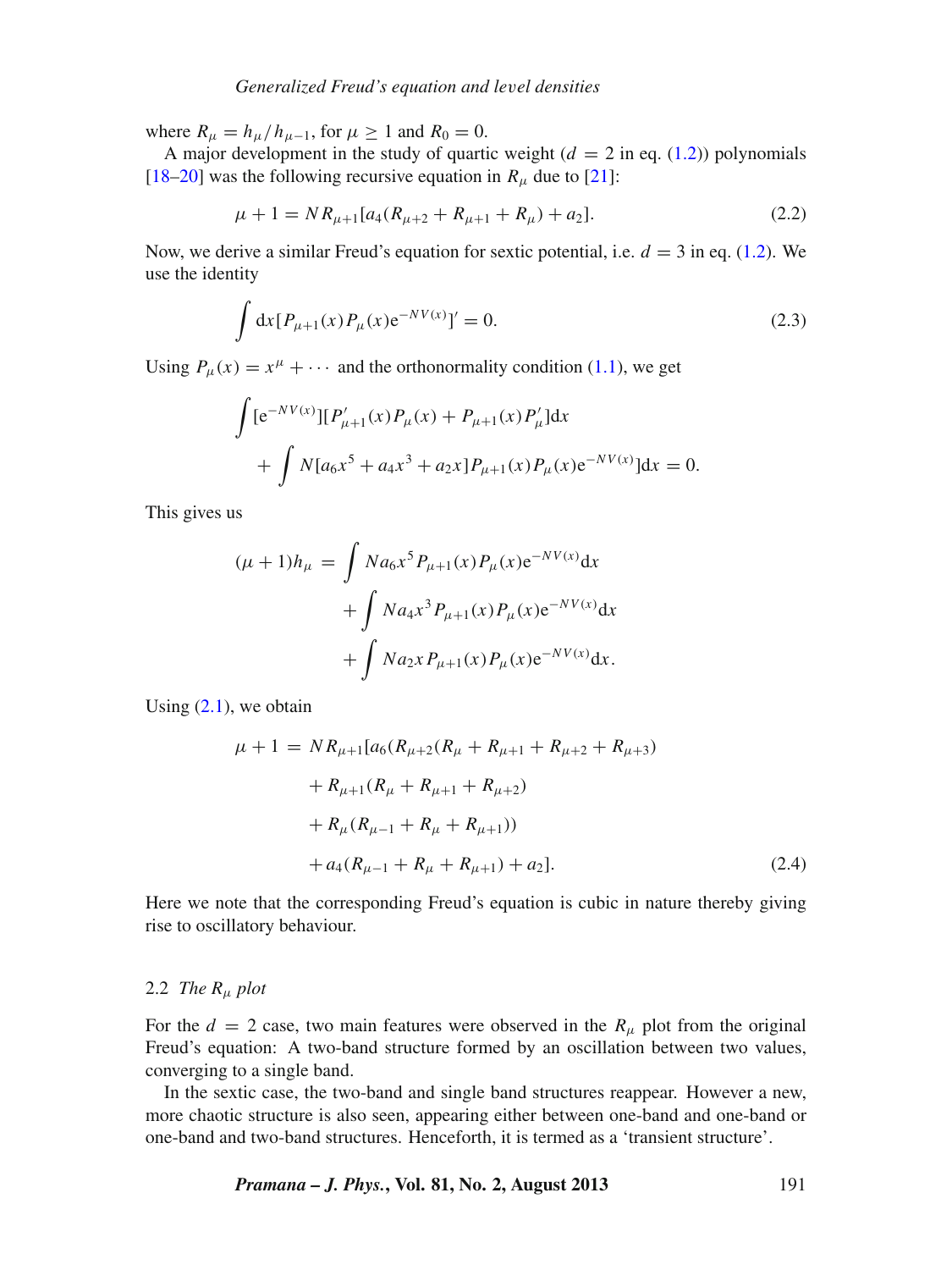2.2.1 *Single-band structure.* For the single-band structure, all the terms in the Freud's equation are equal. Thus, we obtain a  $\lambda$ -dependent cubic equation (where  $\lambda = \mu/N$ ), solving which we obtain one real solution

$$
D_{\pm} = \frac{27}{2} (2a_4^3 - 10a_6a_4 - 100a_6^2\lambda)
$$
  
 
$$
\pm \sqrt{(2a_4^3 - 10a_6a_4 - 100a_6^2\lambda)^2 - 4(a_6^2 - (10a_6a_2/3))^3},
$$
 (2.5)

$$
R_{\mu} = -\frac{a_4}{10a_6} - \frac{\sqrt[3]{D_+}}{30a_6} - \frac{\sqrt[3]{D_-}}{30a_6},
$$
\n(2.6)

which gives the value of  $R_\mu$  for  $\lambda$  values where single band exists.

2.2.2 *Two-band structure.* Solving the Freud's equation assuming that two bands are formed (as seen), i.e.,  $A_0 = R_0 = R_2 = R_4 = \cdots$ ,  $A_1 = R_1 = R_3 = R_5 = \cdots$ , for  $N \gg \mu$ , we get

$$
A_0 + A_1 = \frac{-a_4 + \sqrt{a_4^2 - 4a_2 a_6}}{2a_6}.
$$
\n(2.7)

It has been numerically verified that the bottom band (A1) tends to 0, and we find that *A*<sub>1</sub>  $\propto$  1/*N* and *A*<sub>1</sub>  $\propto$  1/(*a*<sub>4</sub>)<sup>2</sup>.

2.2.3 *Transient structure.* When the transient structure is divided modulo 3 into three bands  $(b_0, b_1$  and  $b_2$  in figure [1\)](#page-3-0), it is seen that each of the three separate bands continuously oscillates, and converges to a common value.

<span id="page-3-0"></span>

**Figure 1.**  $R_{\mu}$  plot modulo 3 for  $d = 3$ ,  $a_6 = 1$ ,  $a_4 = -2.5$ ,  $a_2 = 1$ ,  $N = 500$  using eq. [\(2.4\)](#page-2-0).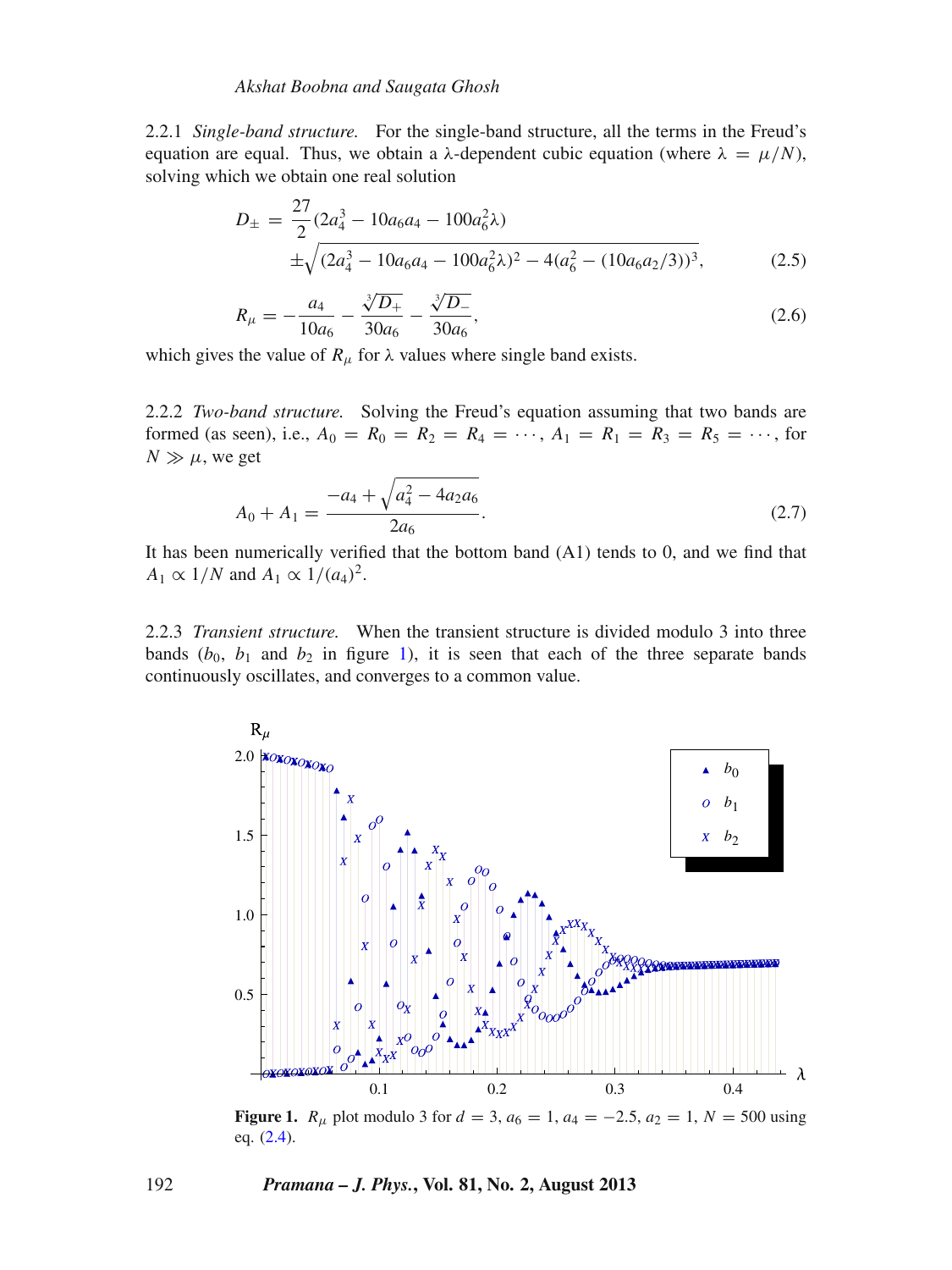The sum mod 3 for the duration of the transient structure oscillates above the value

$$
b_0 + b_1 + b_2 \approx \frac{-a_4 + \sqrt{a_4^2 - 4a_2 a_6}}{2a_6},
$$
\n(2.8)

where  $b_0$ ,  $b_1$  and  $b_2$  correspond to three consecutive values from each of the bands.

## 2.3 *Critical a<sub>4</sub>s*

On analysing the roots of the sextic potential, we obtain the critical value of *a*4, denoted here by  $a_{4c}$ , where the structure of the  $R_\mu$  plot changes. We find the points at which potential plot touches 0, and obtain

$$
a_{4c} = -\sqrt{\frac{48}{9}a_2a_6}.\tag{2.9}
$$

In the  $R_{\mu}$  plot, when  $a_4 < a_{4c}$ , we observe a two-band structure, followed by a transient structure, which converges to single band and when  $a_4 > a_4$ , we see a one-band structure, followed by a transient structure, which converges to single band.

We now analyse the behaviour of  $R_\mu$  as  $a_4$  approaches  $a_{4c}$  (figure [2\)](#page-5-0). It is observed the transient structure resolves into three distinct bands near *a*4c. Exactly at the critical value, two of these bands coincide to form an upper band, and the third band forms a lower band, creating a pseudo-two-band structure.

#### <span id="page-4-1"></span>2.4 *Le*v*el density*

In this subsection, we derive the level density using the method of resolvent [\[8](#page-13-4)[,22](#page-13-14)[,23\]](#page-13-15) as  $N \to \infty$ . The result is expressed in terms of moments  $M_k$  [\(1.5\)](#page-1-2) which are derived using the results from the Freud's equation. We then compare the result with the level density for  $N = 30$  using [\(1.4\)](#page-1-3). For  $d = 3$ , we have chosen the coefficients so that we get multiple bands in the level density.

From the definition of  $\partial P_{\beta,N}(x_1,...,x_N)$ , we have

$$
\frac{\partial P_{\beta,N}(x_1, ..., x_N)}{\partial x_1} = \left(\beta \sum_{j \neq 1} \frac{1}{x_1 - x_j} + \frac{w'(x_1)}{w(x_1)}\right) P_{\beta,N}(x_1, ..., x_N). \tag{2.10}
$$

We note that from here on,  $\beta = 2$  and we shall not explicitly write it. For  $n = 1$ , we have

$$
\frac{\partial R_1(x)}{\partial x_1} = \beta \int \frac{R_2(x, y)}{x - y} dy + \frac{w'(x_1)}{w(x_1)} R_1(x).
$$
 (2.11)

<span id="page-4-0"></span>For large *N*, the integral on the right can be replaced by a principal-value integral involving *R*2(*x*, *y*) ≈ *R*1(*x*)*R*1(*y*). Further, ∂ *R*1(*x*)/∂*x* can be dropped. This follows from the behaviour of  $R_1(x)$  and  $R_2(x, y)$  for large N.

$$
\beta R_1(x) \int \frac{R_1(y)}{x - y} dy + \frac{w'(x)}{w(x)} R_1(x) = 0.
$$
 (2.12)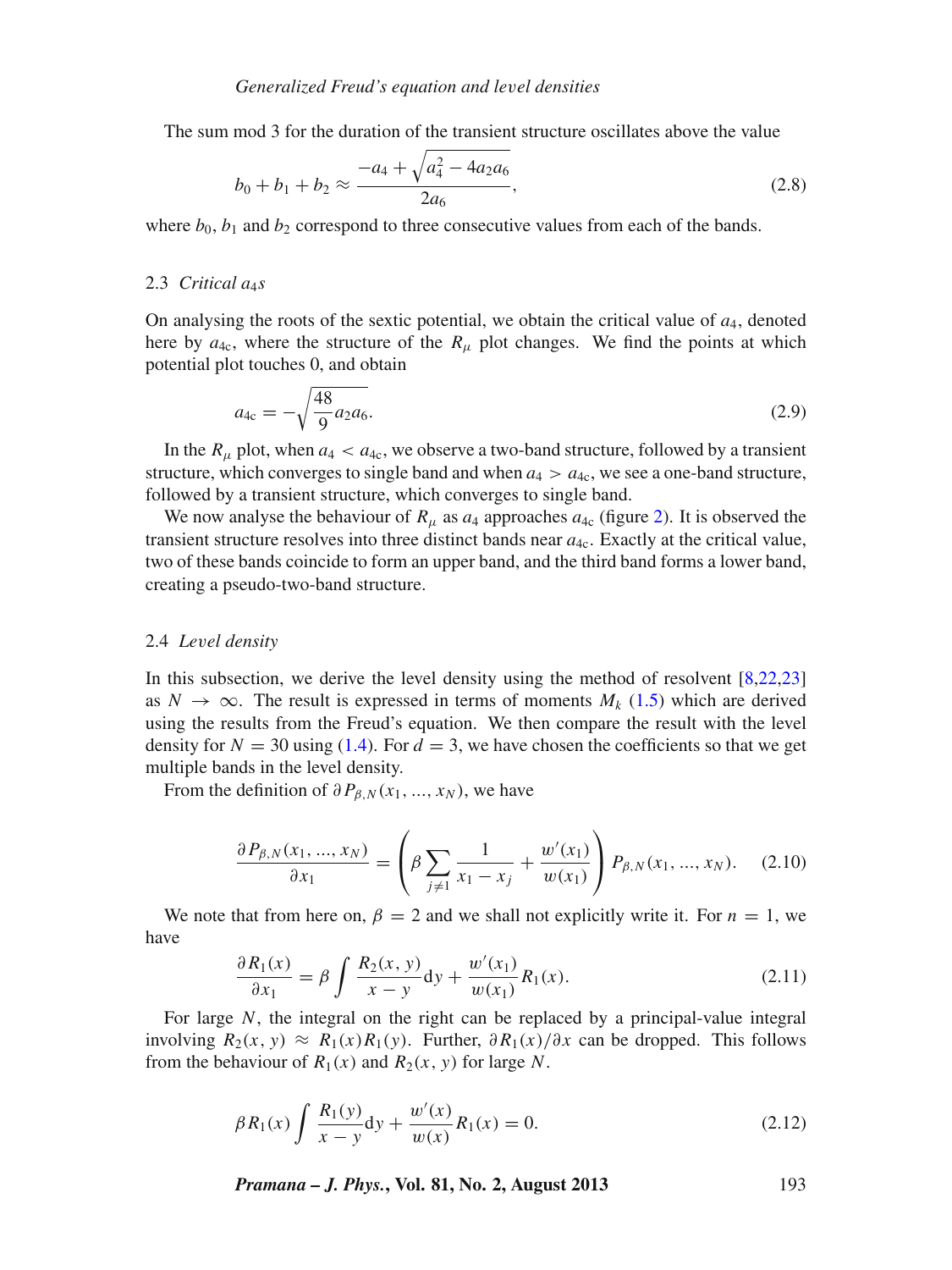

<span id="page-5-0"></span>194 *Pramana – J. Phys.***, Vol. 81, No. 2, August 2013**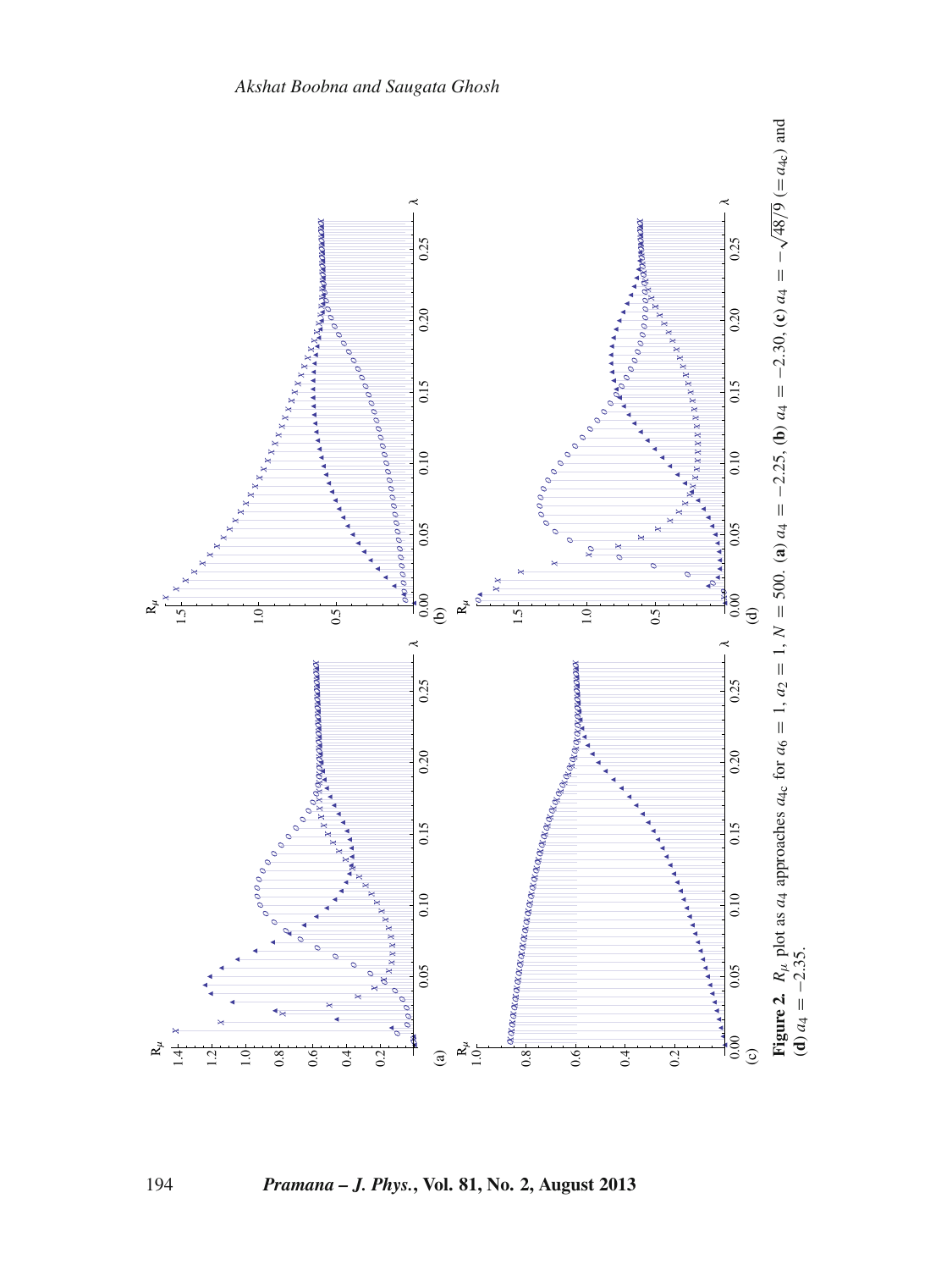We use the resolvent  $G(z)$  to solve the integral equation.

$$
G(z) = \int \frac{R_1(y)}{z - y} dy.
$$
\n(2.13)

Thus we have from [\(2.12\)](#page-4-0),

$$
0 = -N \int_{-\infty}^{\infty} \frac{V'(x)R_1(x)}{z - x} dx + \int_{-\infty}^{\infty} dx \frac{R_1(x)}{z - x} \int_{-\infty}^{\infty} dy \frac{R_1(y)}{x - y} = \frac{1}{2} \int_{-\infty}^{\infty} \int_{-\infty}^{\infty} \frac{R_1(x)R_1(y)}{x - y} \left[ \frac{1}{z - x} - \frac{1}{z - y} \right] dx dy - NV'(z)G(z) + N \int_{-\infty}^{\infty} \frac{V'(z) - V'(x)}{z - x} R_1(x) dx
$$
(2.14)

implying

$$
G^{2}(z) - 2NV'(z)G(z) + 2N \int_{-\infty}^{\infty} \frac{V'(z) - V'(x)}{z - x} R_{1}(x) dx = 0.
$$
 (2.15)

Here, we recall [\[8](#page-13-4)] that we use the scaling  $V(x) \rightarrow V(x)/2$  to obtain the corresponding results. Finally,

$$
[\pi R_1(x)]^2 = N \int_{-\infty}^{\infty} \frac{V'(z) - V'(x)}{z - x} R_1(x) dx - N^2 \left[ \frac{V'(x)}{2} \right]^2
$$
  
\n
$$
= N \left[ a_6(x^4 N + x^2 M_2 + M_4) + a_4(x^2 N + M_2) + a_2 N \right]
$$
  
\n
$$
- N^2 x^2 \left( \frac{a_6 x^4 + a_4 x^2 + a_2}{2} \right)^2
$$
  
\n
$$
\left[ \frac{\pi R_1^{(2)}(x)}{N} \right]^2 = \left( \frac{a_6 M_4 + a_4 M_2}{N} + a_2 \right)
$$
  
\n
$$
+ x^2 \left[ \left( a_6 x^2 + \frac{a_6 M_2}{N} + a_4 \right) - \frac{1}{4} \left( a_6 x^4 + a_4 x^2 + a_2 \right)^2 \right].
$$
 (2.16)

Now that we have derived  $R_1^{(2)}(x)$  in terms of  $M_2$  and  $M_4$ , we would be interested to calculate them using Freud's equation. We use

$$
M_k = \sum_{\mu} \int \frac{x^k P_{\mu}^2(x)}{h_{\mu}} w(x) dx
$$
  
= 
$$
\sum_{\mu} \int \frac{(x^k P_{\mu}(x)) P_{\mu}(x)}{h_{\mu}} w(x) dx
$$
  
= 
$$
\sum_{\mu} \sum_{\nu} \int \frac{C_{\nu} P_{\nu}(x) P_{\mu}(x)}{h_{\mu}} w(x) dx
$$
  
= 
$$
\sum_{\mu} C_{\mu},
$$
 (2.17)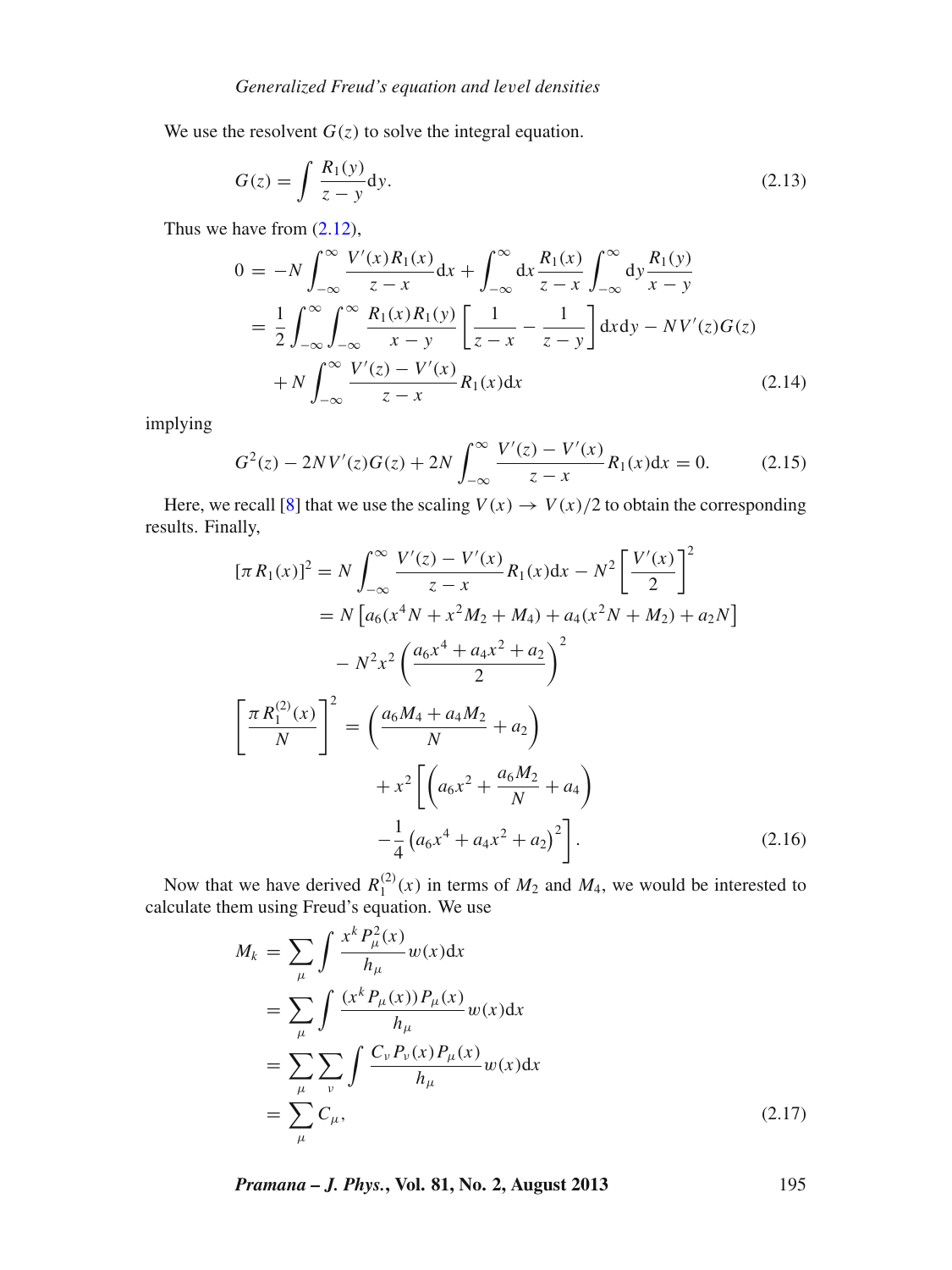where  $C_{\mu}$  are coefficients which can be expressed in terms of  $R_{\mu}$ . A few typical examples are *N*−1

$$
M_2 = \sum_{\mu=0}^{N-1} (R_{\mu+1} + R_{\mu}), \qquad (2.18)
$$

$$
M_4 = \sum_{\mu=0}^{N} \left( R_{\mu}^2 + R_{\mu+1}^2 + 2R_{\mu}R_{\mu+1} + R_{\mu+1}R_{\mu+2} + R_{\mu}R_{\mu-1} \right), \tag{2.19}
$$

<span id="page-7-0"></span>

**Figure 3.** (a) Derived and actual level density plots for  $a_6 = 1$ ,  $a_4 = -3$ ,  $a_2 = 1$ ,  $N = 30$  with (**b**) the corresponding potential. Calculated moments are  $M_2 = 62.536$ ,  $M_4 = 164.770.$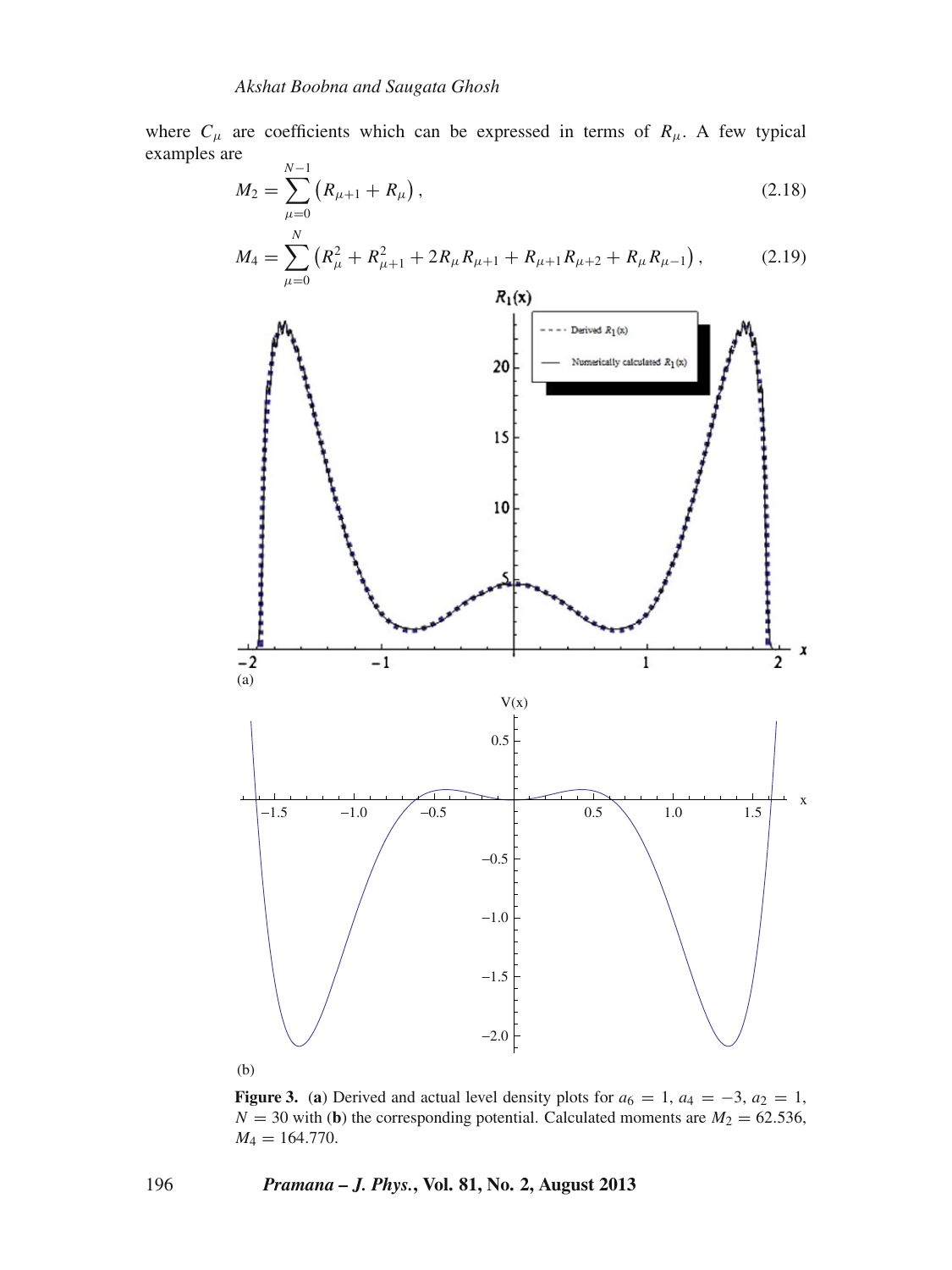and

$$
M_6 = \sum_{\mu=0}^{N} \left( R_{\mu-2} R_{\mu-1} R_{\mu} + R_{\mu-1}^2 R_{\mu} + 2 R_{\mu-1} R_{\mu}^2 + R_{\mu}^3 + 2 R_{\mu-1} R_{\mu} R_{\mu+1} + 3 R_{\mu}^2 R_{\mu+1} + 3 R_{\mu} R_{\mu+1}^2 + R_{\mu+1}^3 + 2 R_{\mu} R_{\mu+1} R_{\mu+2} + 2 R_{\mu+1}^2 R_{\mu+2} + R_{\mu+1} R_{\mu+2}^2 + R_{\mu+1} R_{\mu+2} R_{\mu+3} \right).
$$
 (2.20)

The expression for  $M_8$  and higher moments are extremely cumbersome but can be easily calculated using the aforementioned algorithm. The results for level density derived using the Dyson–Mehta method and using the method of resolvents are shown in figure [3.](#page-7-0) The corresponding potential has also been shown.

# <span id="page-8-0"></span>**3.** *d* **= 4 Case**

## 3.1 *Freud's equation*

As in the  $d = 3$  case, we start with the identity

$$
\int dx [P_{\mu+1}(x)P_{\mu}(x)e^{-NV(x)}]' = 0,
$$
\n(3.1)

where  $V(x)$  is defined as in eq. [\(1.2\)](#page-0-0), but with  $d = 4$ . Using the recursion relation for orthogonal polynomials, we get

$$
\mu + 1 = NR_{\mu+1} \left[ a_8 \left( R_{\mu+2} R_{\mu+3} \sum_{i=\mu}^{\mu+4} R_i + R_{\mu+2}^2 \sum_{i=\mu}^{\mu+3} R_i + R_{\mu+2} R_{\mu+1} \sum_{i=\mu}^{\mu+2} R_i \right. \\ \left. + R_{\mu+2} R_{\mu} \sum_{i=\mu-1}^{\mu+1} R_i + R_{\mu+1} R_{\mu+2} \sum_{i=\mu}^{\mu+3} R_i + R_{\mu+1}^2 \sum_{i=\mu}^{\mu+2} R_i \right. \\ \left. + R_{\mu} R_{\mu+1} \sum_{i=\mu-1}^{\mu+1} R_i + R_{\mu} R_{\mu+1} \sum_{i=\mu}^{\mu+2} R_i \right. \\ \left. + R_{\mu} R_{\mu-1} \sum_{i=\mu-2}^{\mu+1} R_i + R_{\mu}^2 \sum_{i=\mu-1}^{\mu+1} R_i \right) \\ \left. + a_6 \left( R_{\mu+2} \sum_{i=\mu}^{\mu+3} R_i + R_{\mu+1} \sum_{i=\mu}^{\mu+2} R_i + R_{\mu} \sum_{i=\mu-1}^{\mu+1} R_i \right) \right. \\ \left. + a_4 \sum_{i=\mu-1}^{\mu+1} R_i + a_2 \right]. \tag{3.2}
$$

Here we note that due to the non-linear nature of the Freud's equation, we observe oscillations in the solution for  $R<sub>\mu</sub>$ . These oscillations can be seen when the plot is divided modulo 4 into four residual bands  $(b_0, b_1, b_2)$  and  $b_3$  in figure [4\)](#page-9-1).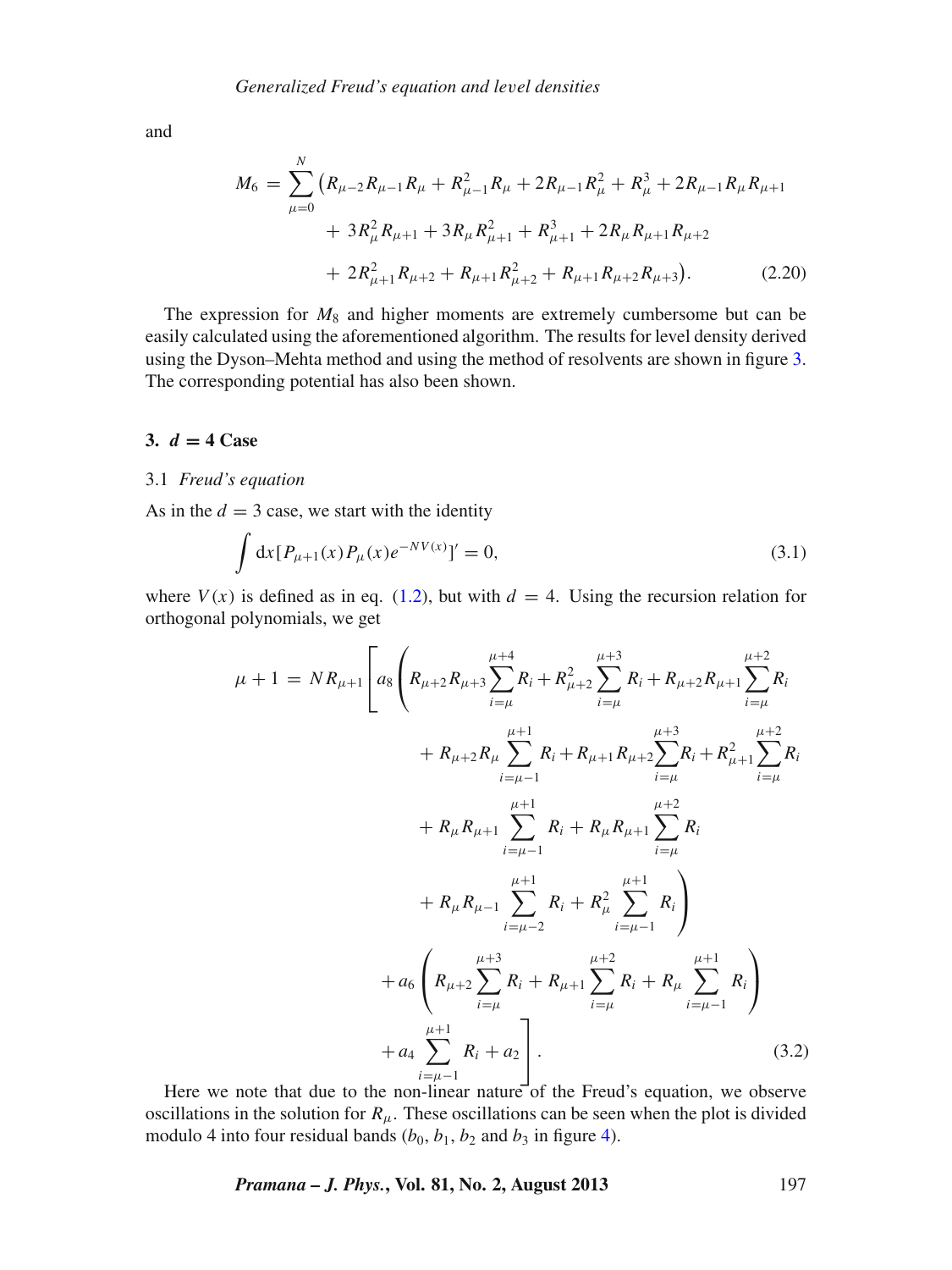<span id="page-9-1"></span>

#### 3.2 *Le*v*el density*

Using the obtained moments and the formulation for finding level density ([§2.4\)](#page-4-1), we derive the function for  $R_1^{(2)}(x)$  for  $d = 4$  [\(3.3\)](#page-9-2). The plot of  $R_1^{(2)}(x)$  obtained using this function is compared with  $R_1^{(2)}(x)$  calculated from [\(1.4\)](#page-1-3) in figure [5.](#page-10-0) For  $d = 4$ , we have chosen the coefficients so that we get multiple bands in the level density.

We note that irregularities in the form of small oscillations around the expected value are seen near the peaks. This is because the numerically calculated level density is for a finite value of *N*. These oscillations gradually disappear as *N* increases.

<span id="page-9-2"></span>
$$
\left[\frac{\pi R_1^{(2)}(x)}{N}\right]^2 = \left[\frac{a_8M_6 + a_6M_4 + a_4M_2}{N} + a_2\right] + x^2 \left(a_8x^4 + a_6x^2 + a_4 + \frac{a_8x^2M_2 + a_8M_4 + a_6M_2}{N} - \frac{(a_8x^6 + a_6x^4 + a_4x^2 + a_2)^2}{4}\right).
$$
\n(3.3)

# <span id="page-9-0"></span>**4.** *d* **= 5 Case**

## 4.1 *Freud's equation*

As in the  $d = 3$  case, we start with the identity

$$
\int dx [P_{\mu+1}(x)P_{\mu}(x)e^{-NV(x)}]' = 0,
$$
\n(4.1)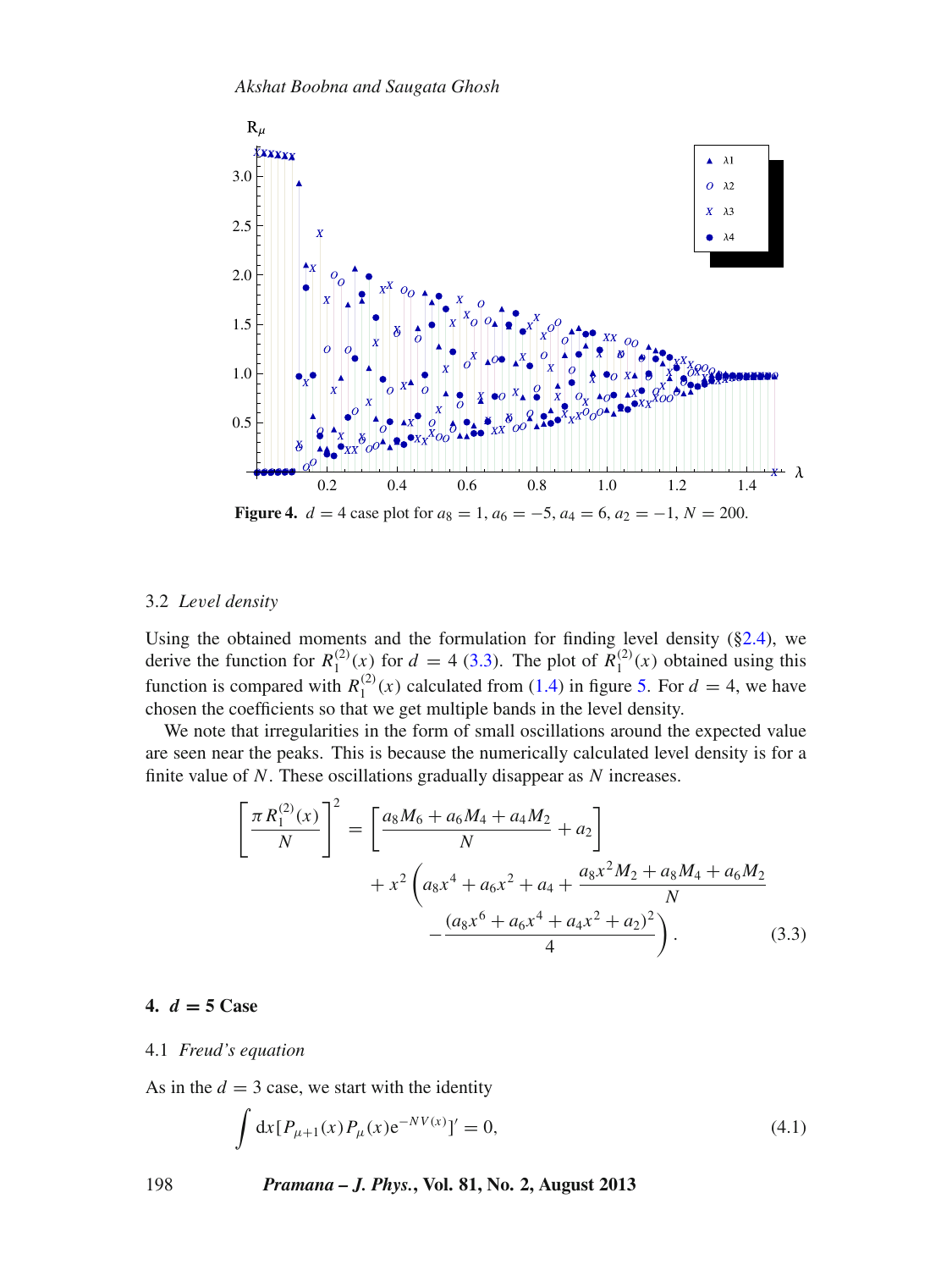<span id="page-10-0"></span>

**Figure 5.** (a) Derived and actual level density plots for  $d = 4$ ,  $a_8 = 1$ ,  $a_6 = -5$ ,  $a_4 = 6$ ,  $a_2 = -1$ ,  $N = 20$  with (**b**) the corresponding potential. Calculated moments are  $M_2 = 43.475$ ,  $M_4 = 134.555$ ,  $M_6 = 438.400$ .

where  $V(x)$  is defined as in eq. [\(1.2\)](#page-0-0), but with  $d = 5$ . From here, one can understand that finding the Freud's equation is algorithmic in nature and we leave it to the reader to derive it explicitly. Figure [6](#page-11-1) shows the generic plot of the  $R_\mu$  function. For  $d = 5$ , we have chosen the coefficients so that we get multiple bands in the level density.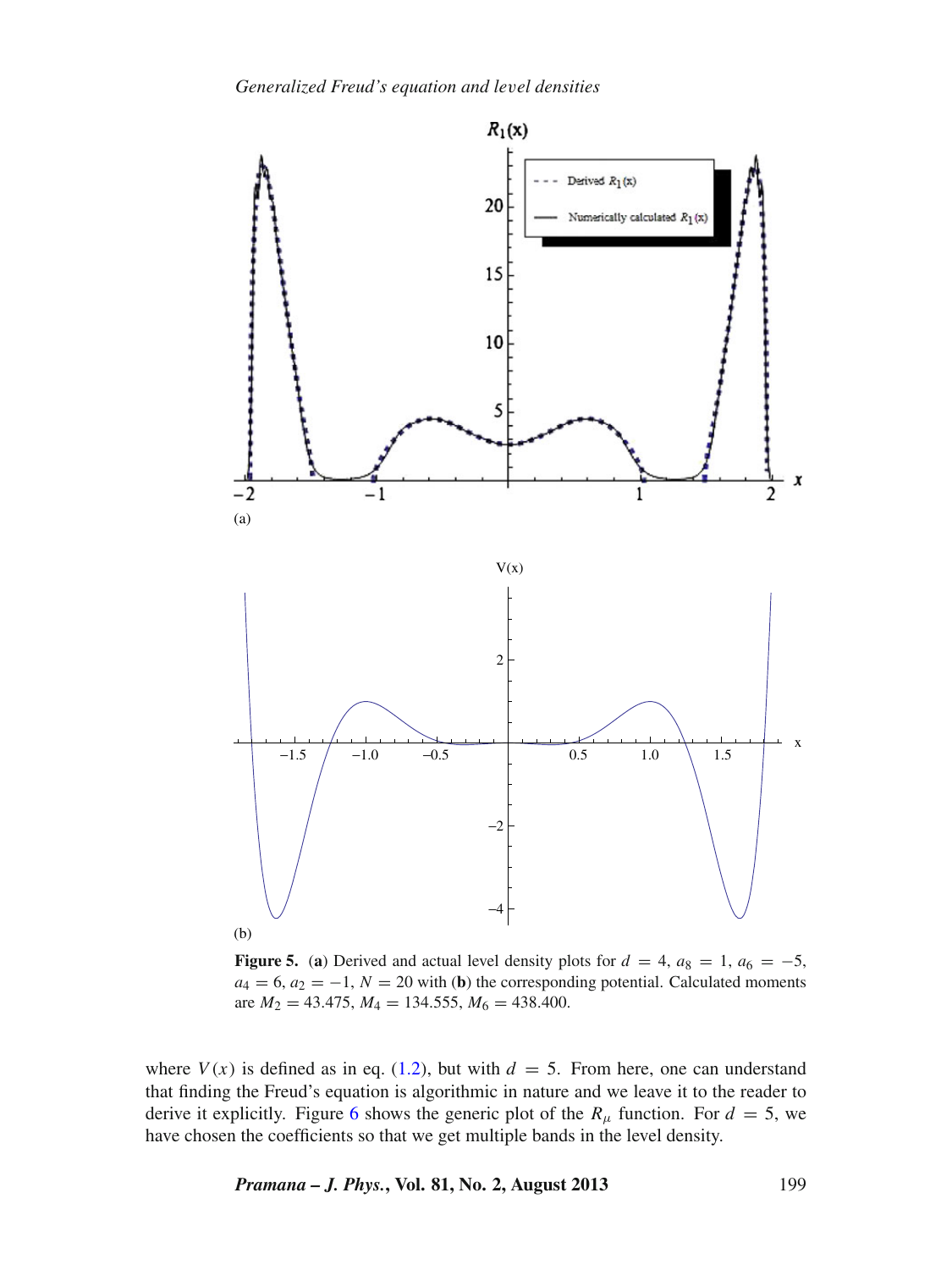<span id="page-11-1"></span>

**Figure 6.**  $d = 5$  case plot modulo 5 for  $a_{10} = 10$ ,  $a_8 = -80$ ,  $a_6 = 210$ ,  $a_4 = -200$ ,  $a_2 = 48, N = 50.$ 

## 4.2 *Le*v*el density*

Having derived the moments *M*2, *M*4, *M*<sup>6</sup> and *M*<sup>8</sup> using the general formulation given in [§2.4,](#page-4-1) we use the derivation provided to obtain the function for  $R_1^{(2)}(x)$  for  $d = 5$  [\(4.2\)](#page-11-2). The plot of  $R_1^{(2)}(x)$  obtained using this function is compared with the  $R_1^{(2)}(x)$  calculated from  $(1.4)$  in figure [7.](#page-12-0)

Once again, small oscillations around the expected value are seen. This is because we are calculating  $R_1^{(2)}(x)$  for a finite value of *N*, and these become smooth as  $N \to \infty$ .

<span id="page-11-2"></span>
$$
\left[\frac{\pi R_1^{(2)}(x)}{N}\right]^2 = \frac{a_{10}M_8 + a_8M_6 + a_6M_4 + a_4M_2}{N}
$$
  
+  $a_2 + x^2 \left(a_{10}x^6 + a_8x^4 + a_6x^2 + a_4$   
+  $\frac{a_{10}x^4M_2 + a_8x^2M_2 + a_6M_2 + a_{10}x^2M_4 + a_{10}M_6 + a_8M_4}{N}\right)$   
-  $\frac{x^2}{4}(a_{10}x^8 + a_8x^6 + a_6x^4 + a_4x^2 + a_2)^2$ . (4.2)

# <span id="page-11-0"></span>**5. Conclusion**

In this paper, we obtain the Freud's equation for polynomials with weight function  $\exp[-NV(x)]$ , where  $V(x) = \sum_{k=1}^{d} a_{2k}x^{2k}/2k$  is a polynomial of order 2*d*. We derive the generalized Freud's equations for  $d = 3$ , 4 and 5. We observe limit cycle behaviour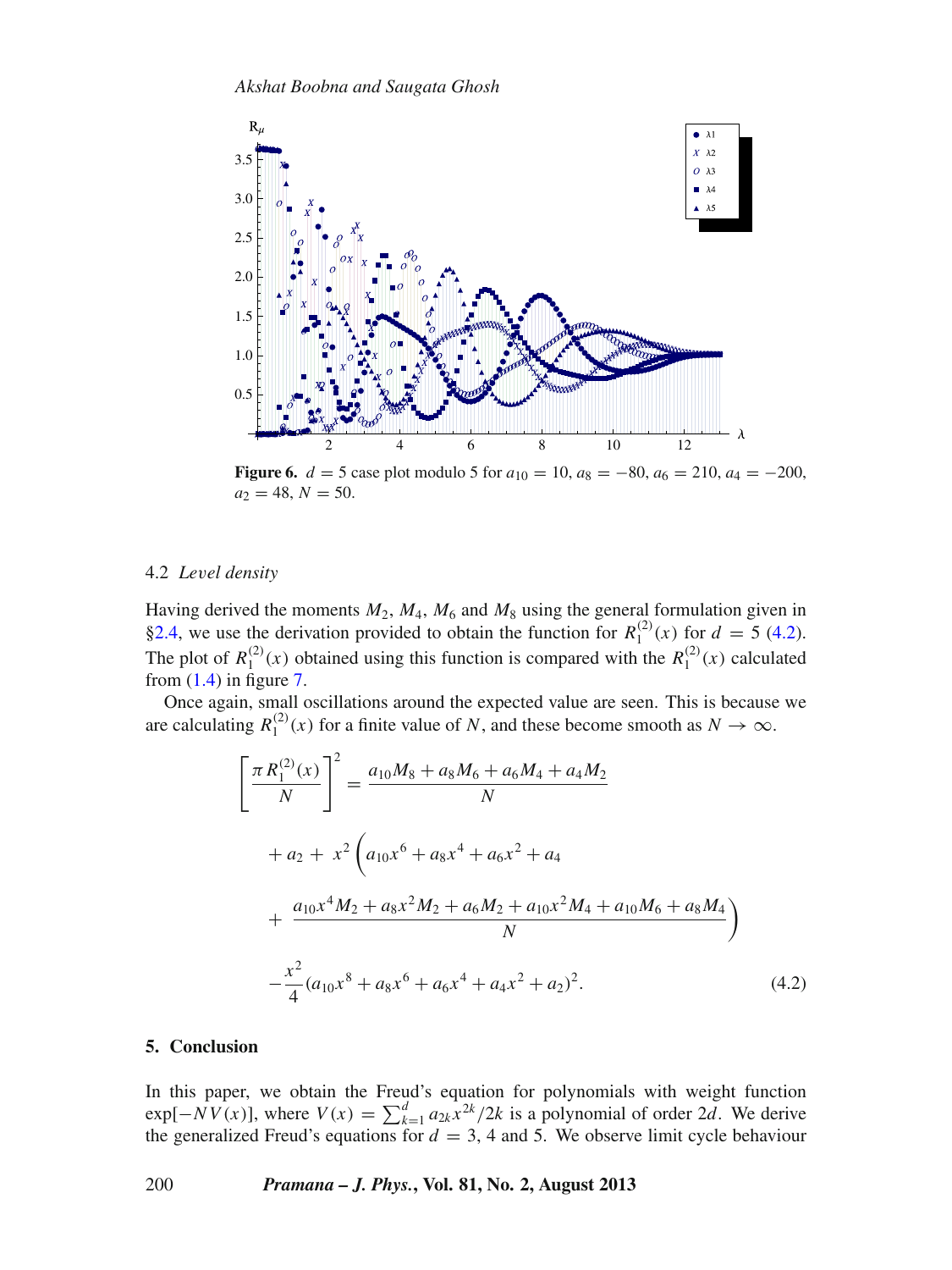<span id="page-12-0"></span>

**Figure 7.** (a) Level density plot for  $d = 5$ ,  $a_5 = 1$ ,  $a_4 = -8$ ,  $a_3 = 21$ ,  $a_2 = -20$ ,  $a_1 = 4.8$ ,  $N = 20$  with (**b**) the corresponding potential. Calculated moments are  $M_2 = 43.960$ ,  $M_4 = 136.008$ ,  $M_6 = 460.375$ ,  $M_8 = 1625.995$ .

of  $R_{\mu}$ . However, the apparent periodicity with period *d* is not as explicit as observed for the quartic case. This needs to be studied further.

We use these results and the method of resolvent to obtain the level densities of the corresponding random matrix models. However, this involves an explicit calculation of the higher moments which we calculate numerically and insert in the analytic results of the level density. It would be nice to obtain explicit results of these moments as was done